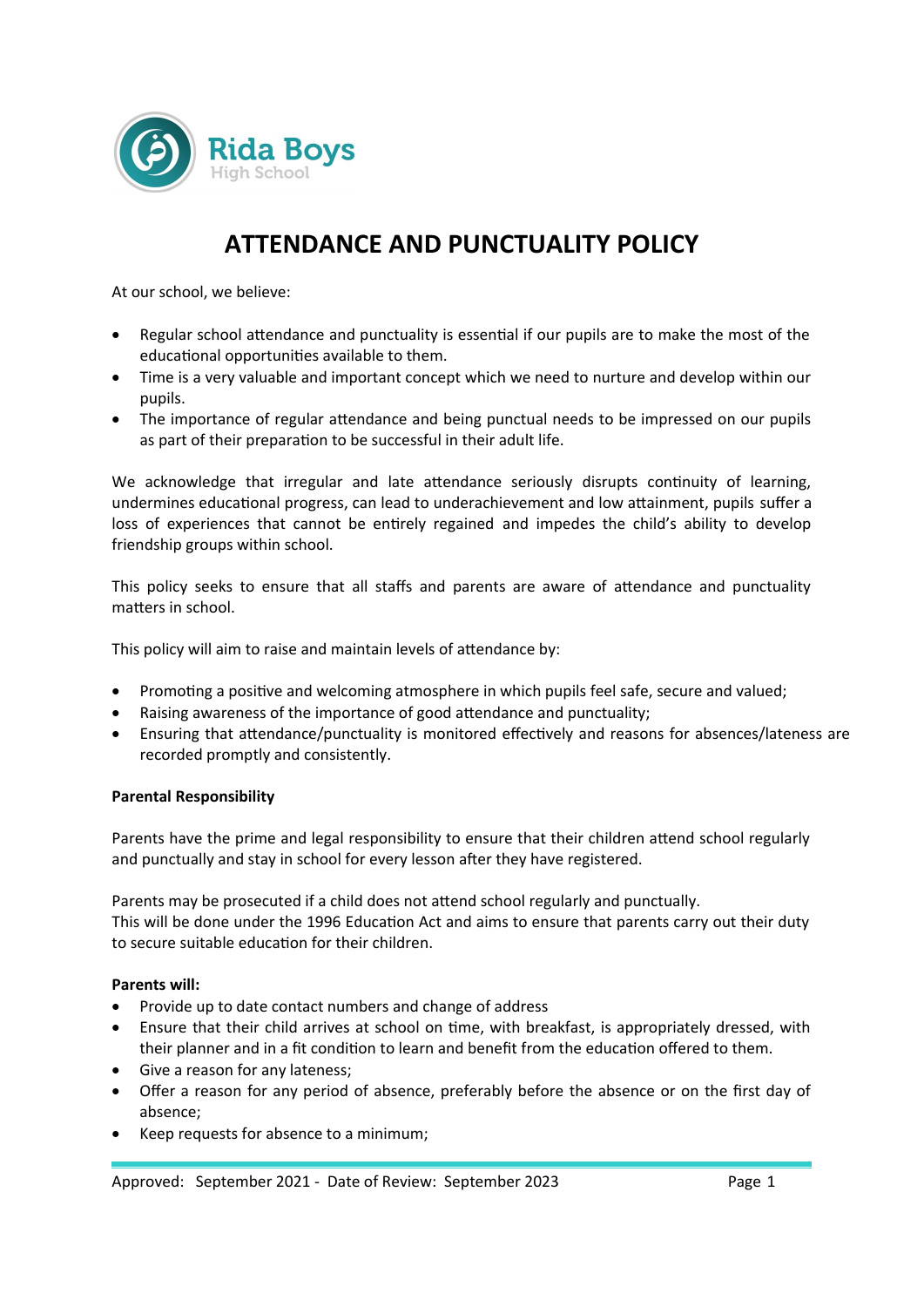- Work closely with the school to resolve any problems that may impede a child's attendance;
- Not take holidays during term-time and be aware that requests for holidays during term time will be refused except in special/exceptional circumstances;

## **School Responsibility**

Our School has a responsibility to provide education and promote regular attendance of all statutory school age children.

The Attendance and Pupil Support Service is the department at the Local Authority who is responsible for pupil absence. As well as providing guidance and support through its officers, may take a parent to court for not fulfilling their duty under section 444 of the Education act 1996.

## **The school will:**

- Give high priority and positively support punctuality and regular attendance
- As a statutory responsibility record and monitor the punctuality and attendance of pupils for both the morning and afternoon sessions in the register of attendance.
- Do registration once at the start of the morning session and once during the afternoon session.
- Record in the register whether a pupil is present or absent. If absent, record whether absence is authorised or unauthorised.
- Absences which are not notified by parents will be followed up by a phone call from school and if parents are unable to be contacted a letter will be sent home requesting reason of absence.
- Develop procedures that enable the school to identify, follow up and record unauthorised absences, patterns of absences with effective monitoring and intervention;
- Develop effective strategies to promote and maintain attendance and punctuality;
- Encourage open communication channels between home and school;
- Encourage children to have a positive attitude towards attendance and punctuality so that they can retain this into adult life.
- Adequately provide for pupils with difficulties

## **Strategies to encourage and maintain high standards of attendance and punctuality**

- New parents are introduced and made aware of our attendance and punctuality policy
- Letters concerning poor attendance and punctuality are sent out
- Three late arrivals within a six week period will result to a detention where the children will miss break and lunch.
- Individual Parents will be called into school to meet with the Head/SMT if there are more than three late arrivals within a six-week period
- Attendance certificates are awarded to children for full attendance
- Punctuality is promoted through class rules
- A record of attendance and punctuality is also given on the written school report.

## **Recording**

The class teacher will do an online register of who is present and absent from school at **8.30am**. Any late pupils should then enter the school through the main entrance and report to office where it will be recorded. All staffs need to be aware that any child arriving late MUST register at the office for purposes of fire regulations.

Register is again taken at the start of the afternoon session.